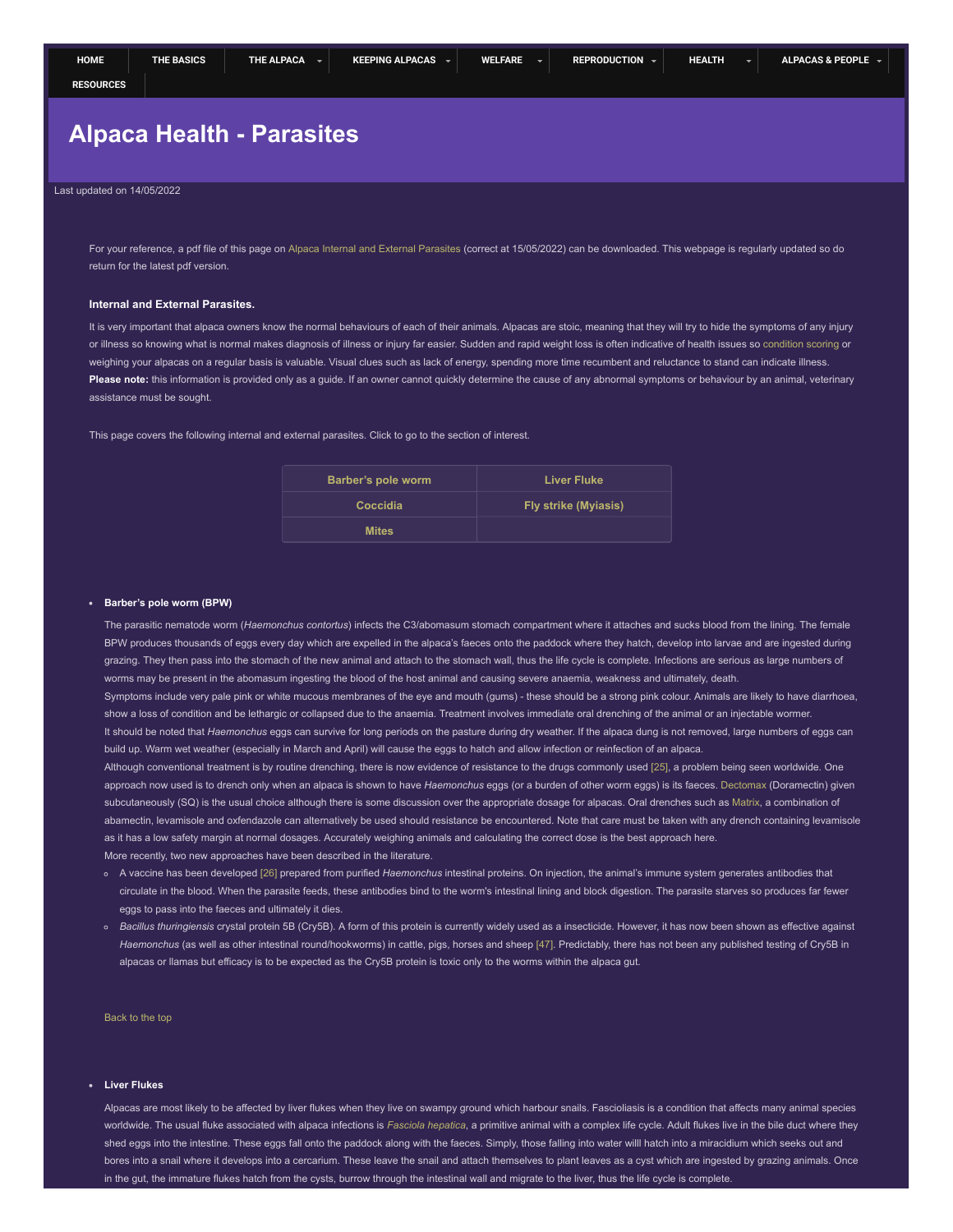Two forms of fascioliasis are recognised, acute and chronic. The acute form is the result of a massive intake of cysts and produces symptoms in alpacas of weight loss, depression and a refusal to stand - all a result of liver damage. The chronic condition is caused by progressive damage to the bile ducts leading to the alpaca losing appetite, anaemic and reluctant to move. Death may result in the absence of treatment. A further complication of the chronic form is that conditions at the liver become suitable for certain Clostridial bacteria to grow - a situation that can be prevented by an [annual 5-in-1 clostridial vaccine](https://www.tekorito-alpacas.co.nz/alpaca-welfare.html#inject). Diagnosis must be made by a vet. An enzymelinked immunosorbent assay (ELISA) test is the best diagnostic test and can detect antihepatica antibodies in blood serum. The most effective drug of choice against liver fluke is triclabendazole (e.g. Fasinex) which is very effective against all life stages of Fasciola and has a wide safety margin in sheep and cattle. This flukicide is off-label for alpacas but known to be effective.

<span id="page-1-0"></span>[Back to the top](#page-0-0)

#### **Coccidia**

In New Zealand there are four members of the genus Eimeria known to infect llamas and alpacas. Of these, *E. macusaniensis* may be an important gastrointestinal tract pathogen in alpacas of all ages. There is a worldwide incidence of *E. macusaniensis* infections, reports detailing mainly llamas but also guanacos and alpacas. It is possibly ubiquitous in the environment thus will infect most animals. Mammalian coccidia are considered to be quite host specific so alpaca Eimeria species are not infective to other domestic or wild ruminants and *vice versa*.

Infection starts with the animal eating transformed cysts in pastures or contained in feeds. In short, the cysts hatch in the gut and penetrate the gut wall where they develop, damaging the gut lining in the process. This can result in diarrhoea and the shedding of large numbers of cysts onto the paddock. Unfortunately, the cysts are very long-lived in the environment and can withstanding the action of many chemical and physical treatments. Once *E. macusaniensis* cysts are present, decontamination of the affected paddocks is likely to prove difficult. As always, prevention is the best course and regular removal of the middens along with treatment of any infected animals will help.

Most coccidial infections in alpacas are described as asymptomatic and self-limiting but should numbers become high then clinical coccidiosis results. Veterinary treatment in this event is oral administration of toltrazuril (Baycox). Although it is clear that *E. macusaniensis* infections have the potential to infect and kill alpacas of all ages, the frequency may be overstated. Studies have suggested that other pathogens may be involved [\[69\].](#page-2-3) For those interested, there is an excellent review of coccidiosis in South American camelids on this link [\[68\]](#page-2-4).

## **Fly strike (Myiasis).**

<span id="page-1-1"></span>[Back to the top](#page-0-0)

In New Zealand, fly strike is well-known as a serious condition in sheep, more commonly seen in regions with summer rainfall. Occasionally it can afflict alpacas when the fleece is short, if there is a skin lesion or the animal has rolled in faeces. An inspection of the animal for cuts is recommended after shearing although skin cuts and abrasions do occur due to vigorous rolling. If seen, faeces should be washed off and any cut or injury should be cleaned and treated with an antiseptic. Any of several species of blowfly may lay eggs around the wound or faeces and on hatching (12-24 hours), the maggots start to degrade and liquefy the underlying tissues. Toxins released by the decomposing tissues and ammonia secreted by the maggots are absorbed into the animal's bloodstream causing systemic illness. If unrecognised or left untreated, fly strike can be fatal. Examination of the wound is likely to show maggots moving about. Once flystrike has started, the smell of decomposition attracts further flies to the infection site. Regular inspection of the herd will identify abnormal numbers of flies around any animal and if this is seen, examination for skin lesions is strongly advised.

Immediate veterinary treatment is essential as appropriate insecticides and antibiotics will be required.

<span id="page-1-2"></span>[Back to the top](#page-0-0)

#### **Mites**

Alpacas can be infected by mites with three genera causing specific skin conditions, *Sarcoptes*, *Chorioptes* and *Psoroptes*. The mange mite (*Sarcoptes scabiei*) is likely the most serious of these parasites and causes sarcoptic mange, otherwise known as scabies. The mite burrows into the skin of the less hair covered areas such as the legs, ears and belly and these develop bald spots, show flaking and crusting. The skin may become thickened as the disease develops and the alpaca shows intense itching (pruritus). Scabies may be a significant zoonotic risk [20], i.e. it can spread to other animal species including humans.

*Chorioptes* mites live the entire three weeks of their life cycle on the surface of the skin where they feed on dead cells. When caused by *C. bovis*, they are found particularly on the legs, feet and tail with symptoms of mild pruritus, alopecia and scaling of the feet and tail base resulting. Species identification is based on morphology (shape). Insecticidal sprays (eg. fipronil) are used in alpacas for eliminating *Chorioptes* mites as it kills them on contact within two hours and the treatment lasts up to one month although repeat treatments at three weeks are recommended [49].

*Psoroptes* mites can infect alpacas causing crusting weeping lesions but these are more confined to the ears. The animal exhibits head shaking and scratching. The *Psoroptes* mite affecting alpacas may be the same species that causes sheep scab.

In all cases, skin scrapings can be taken from the affected areas and examined under the microscope. The morphology of any mites seen is used to diagnose the condition. Treatment of these mite conditions is by veterinary prescribed insecticides and it should be noted that all animals in the herd may need examination and treatment to prevent reinfection.